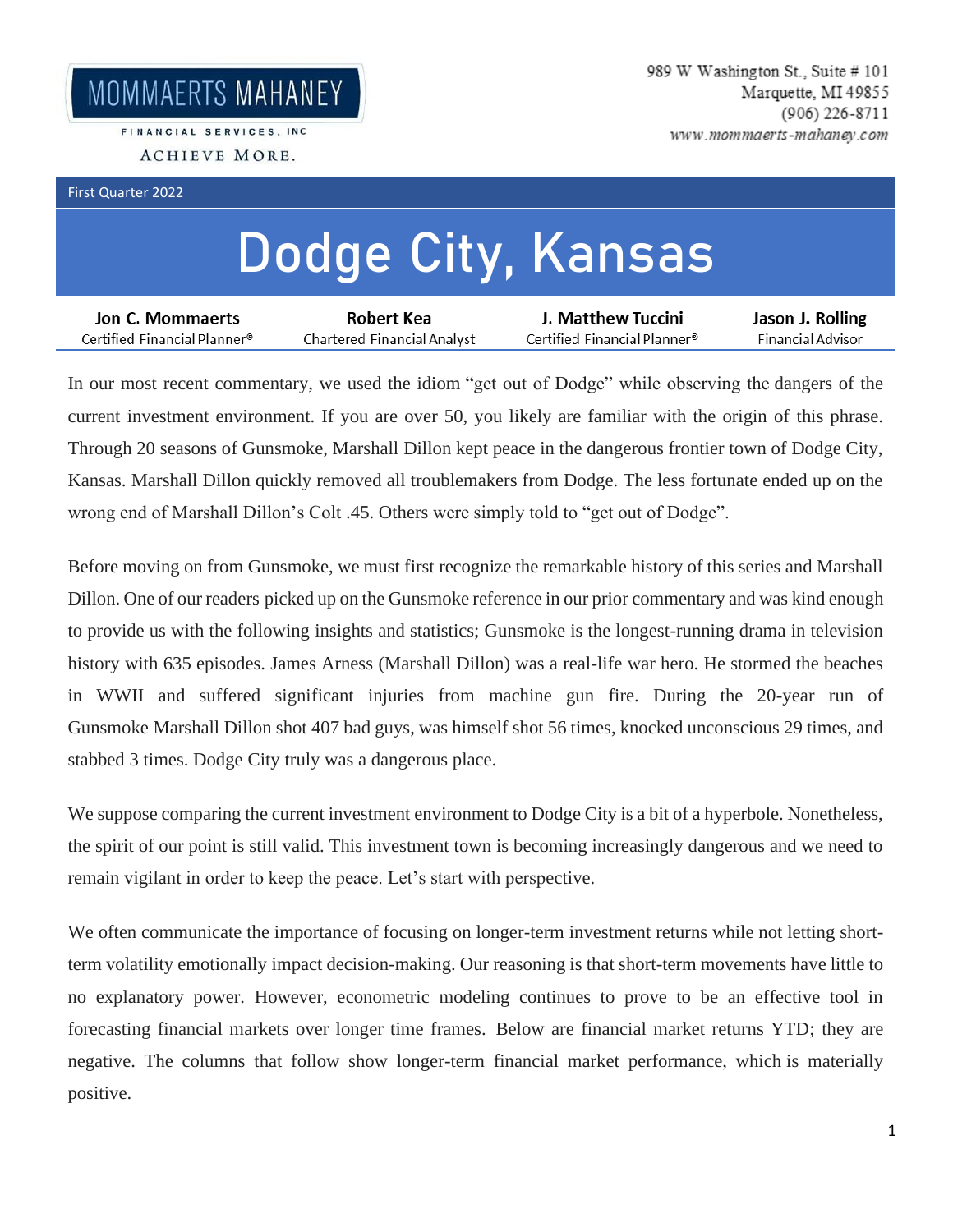|                         | <b>March 23 2020</b> |                      |         |        |  |
|-------------------------|----------------------|----------------------|---------|--------|--|
| <b>Asset Class</b>      | <b>YTD</b>           | <b>Pandemic Lows</b> | 1 Year  | 3 Year |  |
| Mid Cap Growth          | $-13.40$             | 84.27                | $-3.92$ | 53.53  |  |
| Large Cap Growth        | $-11.87$             | 86.58                | 10.34   | 68.42  |  |
| Small Cap Growth        | $-10.32$             | 90.67                | $-6.26$ | 36.63  |  |
| High Yield              | $-5.07$              | 31.37                | $-1.52$ | 14.31  |  |
| <b>European Equity</b>  | $-4.35$              | 71.64                | 7.22    | 33.77  |  |
| <b>Asian Equity</b>     | $-3.98$              | 48.84                | $-6.67$ | 22.16  |  |
| Small Cap Value         | $-3.61$              | 104.87               | 9.34    | 35.23  |  |
| <b>Investment Grade</b> | $-2.84$              | 16.49                | $-3.62$ | 11.35  |  |
| Gov't Bond              | $-2.49$              | $-3.46$              | $-4.52$ | 7.10   |  |
| Mid Cap Value           | $-2.15$              | 93.27                | 17.36   | 41.01  |  |
| Large Cap Value         | $-2.02$              | 73.70                | 17.11   | 42.12  |  |
| Cash                    | $-1.34$              | $-1.50$              | $-1.99$ | 4.36   |  |

Ideally, we would remove assets from client portfolios at market peaks and replace them at market troughs. Simply put, we aren't that good. Importantly, we understand this. We don't believe anyone is that good and numerous studies on investment manager performance support this. [This is a widely referenced](https://url.emailprotection.link/?bxte2Di1ElbUgOXEnPDn1MIWVlCTvWZ9yUmW3uzZ0IYWCtEBJ6pnEl-xniILX_glcLDpXlyG56zjJHbYQZx6wMRw9Qt56VPKm7ttNaT-4-5WZkj5CWh_eWbFlDK3JeH1ZGMpKD2Gv6QzsNWDZsgL-81oCdQUbVhy41WCrx2BpftT9FDn7ZogOl5Ucz5mwrAfTntJo0DwEHCu85SFhFjwt2BWRP1f4iV1qS6E--WMoVBKsXlj4Kyu-kZwpc_WQmNri)  [study from Cambridge University.](https://url.emailprotection.link/?bxte2Di1ElbUgOXEnPDn1MIWVlCTvWZ9yUmW3uzZ0IYWCtEBJ6pnEl-xniILX_glcLDpXlyG56zjJHbYQZx6wMRw9Qt56VPKm7ttNaT-4-5WZkj5CWh_eWbFlDK3JeH1ZGMpKD2Gv6QzsNWDZsgL-81oCdQUbVhy41WCrx2BpftT9FDn7ZogOl5Ucz5mwrAfTntJo0DwEHCu85SFhFjwt2BWRP1f4iV1qS6E--WMoVBKsXlj4Kyu-kZwpc_WQmNri) The perma-bears often brag about being in cash when markets retreat but often neglect to recall being in cash during periods of massive market appreciation. This is known as [Selective](https://url.emailprotection.link/?b-n_6SnABvpn-LFlgiG-MkkckWYzmIb9wEIKGN4lADj010iZxgbfLMFoTavZN8dAECygeZJKtUU6i1cxY-TnfkyRMJEvA_oyMk9CDXAFa6Ve4FQBDBNf0-5hZVhJBC2Xc1Kyt9dv7186_yoNBbMJC3HP3_dKRPs0qhWGwcaBelqo~)  [Memory Bias.](https://url.emailprotection.link/?b-n_6SnABvpn-LFlgiG-MkkckWYzmIb9wEIKGN4lADj010iZxgbfLMFoTavZN8dAECygeZJKtUU6i1cxY-TnfkyRMJEvA_oyMk9CDXAFa6Ve4FQBDBNf0-5hZVhJBC2Xc1Kyt9dv7186_yoNBbMJC3HP3_dKRPs0qhWGwcaBelqo~) Selective Memory Bias enables casinos to be extremely profitable and gamblers to overlook losses while recalling wins. As much as we would love to spare investors from short-term volatility storms, we know on average we would do more harm than good to long-term portfolio performance if we focused on short-term market timing rather than long-term fundamentals. Most of the explanations for this recent pullback, such as inflation, aren't new. The inflation warning has been in place for many years and throughout this period of massive appreciation in financial markets and portfolios. We continue to adjust portfolios to reflect what will almost certainly be a higher inflation environment going forward. We still don't believe the apocalypse is imminent. Our expectations are that investors will still earn modest single-digit returns over the next year and therefore shouldn't settle for cash returns. We will need to continue adjusting portfolios to reflect this new economic and investment environment. We will also need to tolerate quite a bit of short-term volatility.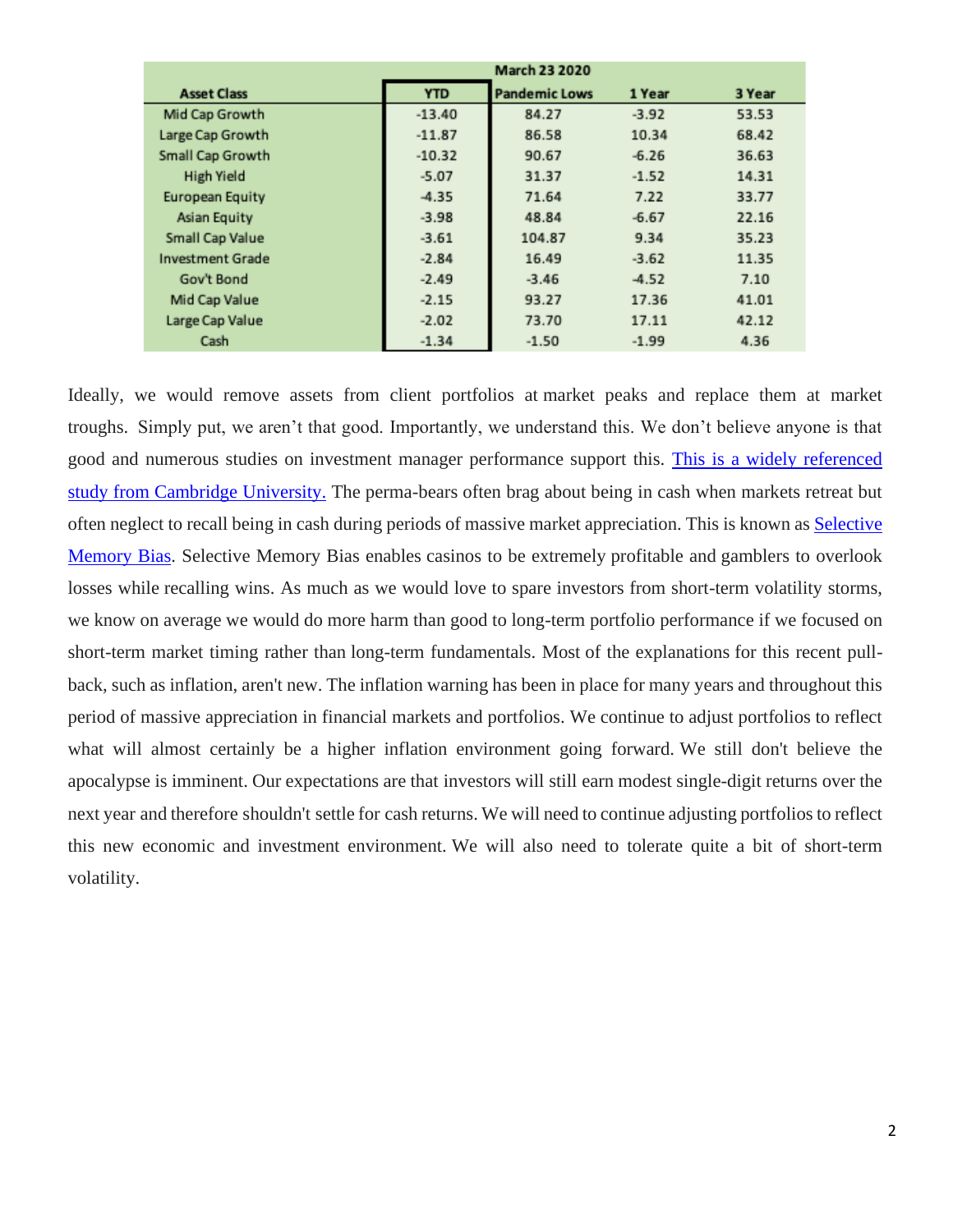

Historically, the stock market has done okay during the first year of a Fed tightening cycle. More specifically, stocks tend to be very volatile, often losing value, when the Fed first raises interest rates and enters into a monetary tightening cycle. Despite this initial volatility, stocks are usually higher a year later. It is not until the economic impact of the Fed tightening takes effect that stocks start to experience systemic issues, potentially leading to a longer duration bear market. The blue shaded areas in the chart below represent recessions. Note how long it takes for a recession to start after the Fed initially raises rates.



Even though the Fed has not raised interest rates yet, they have clearly indicated that they intend to do so during their March meeting. We would classify the current market period as the start of a Fed tightening cycle and our expectations are for stock markets to follow a similar pattern as they have during previous tightening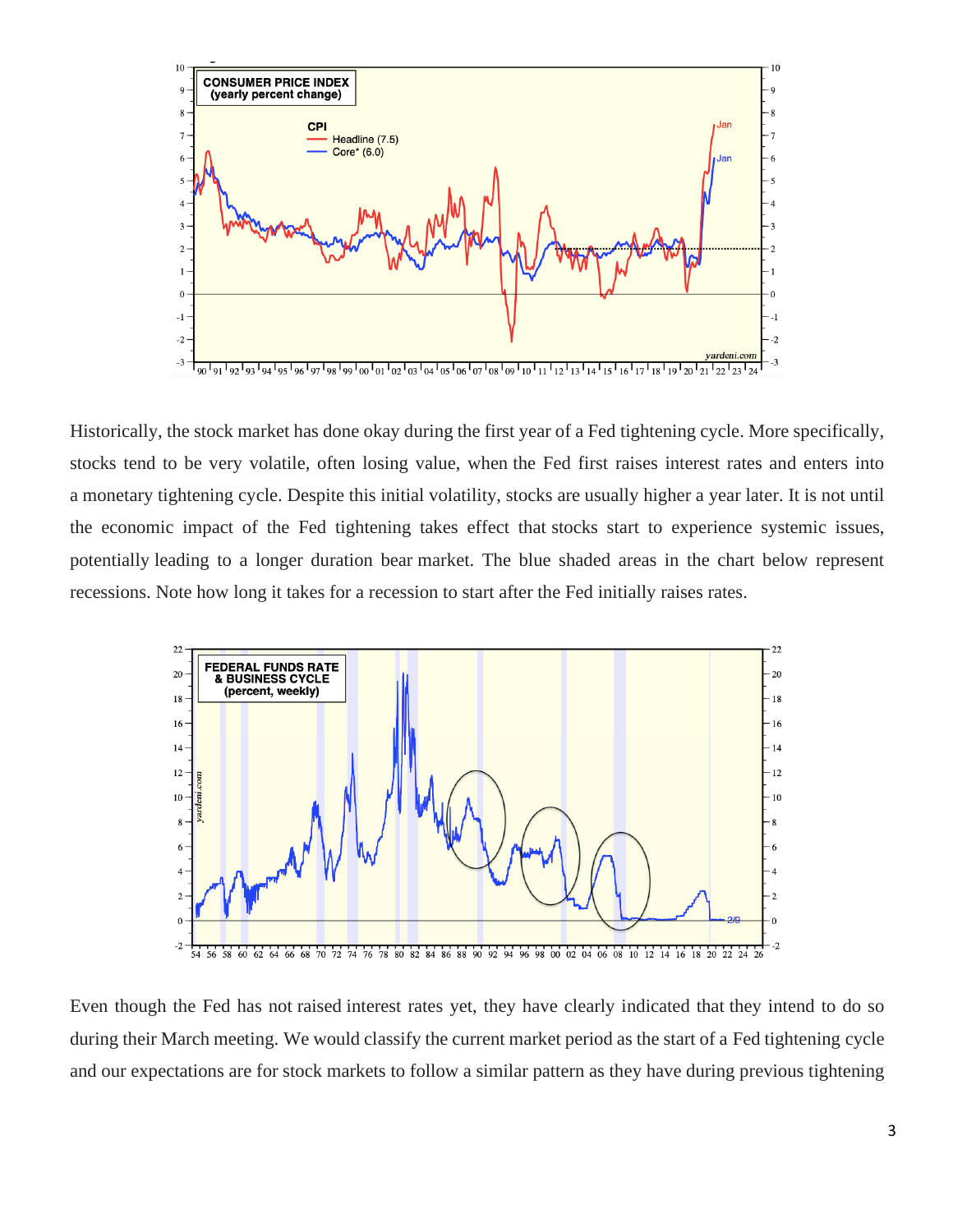cycles. The multi-trillion dollar question is whether or not the Fed can orchestrate a "soft landing". A soft landing is when the Fed successfully slows down the economy and gets inflation under control, without causing a recession. We believe the Fed is well behind the inflation curve and they kept their ultra-easy monetary policy in place for much too long. Despite this, we still like their chances of bringing this economy in for a soft landing. The moderating base effects of the CPI index and improved supply chains should do much of the Fed's dirty work for them. We don't expect the Fed Funds Rate will need to be raised at a faster pace than economists anticipate.



Other portfolio adjustments we are making to better position portfolios for this new economic environment include shortening duration (lowering interest rate risk) and reallocating to stocks with more attractive price-to-earnings ratios. In what likely isn't a surprise to anyone, when the Fed increases interest rates, interest rates go higher. Traditionally, the Fed has only controlled short-term interest rates. With the advent of quantitative easing, they now effectively control both short and long-term interest rates. When interest rates go higher, bonds lose value. The reason we continue to maintain some exposure to government bonds despite our negative outlook is the importance of bonds in the portfolio construction process. Government Bonds are the only negatively correlated asset to stocks. This helps to lower the volatility of the aggregate portfolio which in turn allows investors' portfolios to compound more efficiently and accumulate more wealth. (Editorial note; Our editorial board had a heated debate on whether or not readers would be interested in more details regarding efficient compounding and portfolio construction. The central theme of which is the mathematical differences between the geometric and arithmetic mean. Unfortunately, the prettier team lost the vote and this fascinating topic did not make it into the main body of this commentary. Please see the addendum of this commentary for a more detailed explanation about these differences.)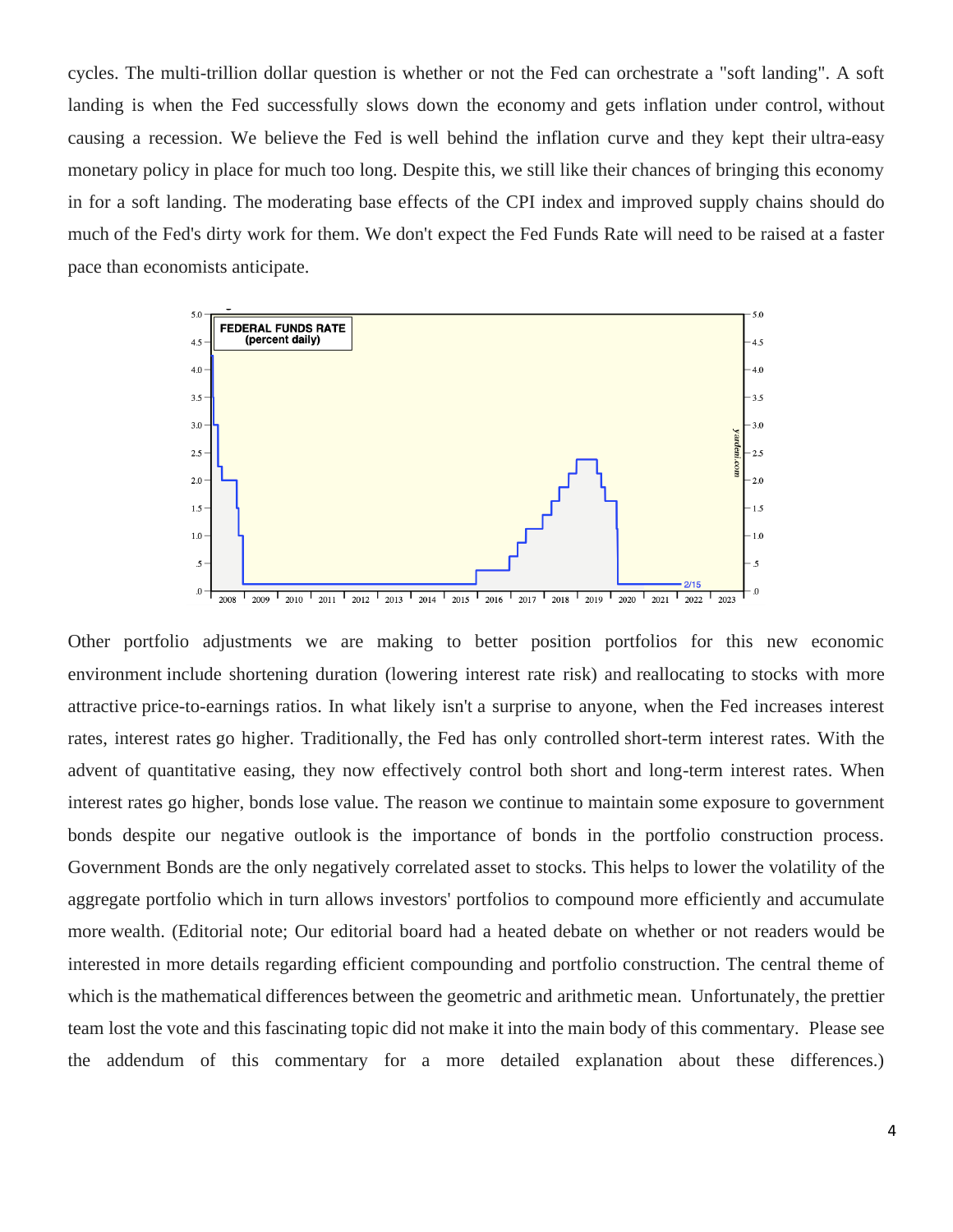Another reason for the recent sell-off in stocks is the Russia-Ukraine situation. Although we recommend against using geopolitical events as the basis for investment decisions, we also understand we can't ignore events that impact markets. Understandably, markets are unnerved over the threat of war. Despite the potential human tragedy, it's hard to see this event having a significant economic impact, in particular domestically. Of course, if this conflict escalates into a global war that assumption is greatly flawed. Our expectation is this conflict will follow the path of the Crimea conflict. Interestingly, 2014 is looking a lot like 2022. This year is starting off with the Federal Reserve threatening to raise rates, Russians threatening to invade neighboring countries, and lingering concerns about a pandemic. Just like 2014, markets are responding with a late January into February sell-off. There were several more material sell-offs during 2014, including a largely forgotten Ebola scare, but markets managed to finish the year at higher levels than where the year started. We think it's likely 2022 will follow a similar pattern. Both years featured strong economies, tightening monetary policy, and geopolitical unrest. The major economic concern related to the Russian tradition of invading countries during the Olympics is rising energy prices. It's far more concerning for Europe than the United States. Domestically, we aren't reliant on Russian energy and have the ability to increase our domestic energy production to offset global supply issues that would likely arise. If stock markets continue to dip, we will likely increase stock allocations in portfolios in anticipation of an eventual rebound. If geopolitical fears continue to drive long-term interest rates lower, we will further decrease duration.



In summary, it appears the U.S. and global economies are doing just fine despite numerous economic and political concerns. By far, the biggest threat to the economy and financial markets are inflation and the actions of the Federal Reserve. Although the Fed is well behind the inflation curve, they should be able to get inflation